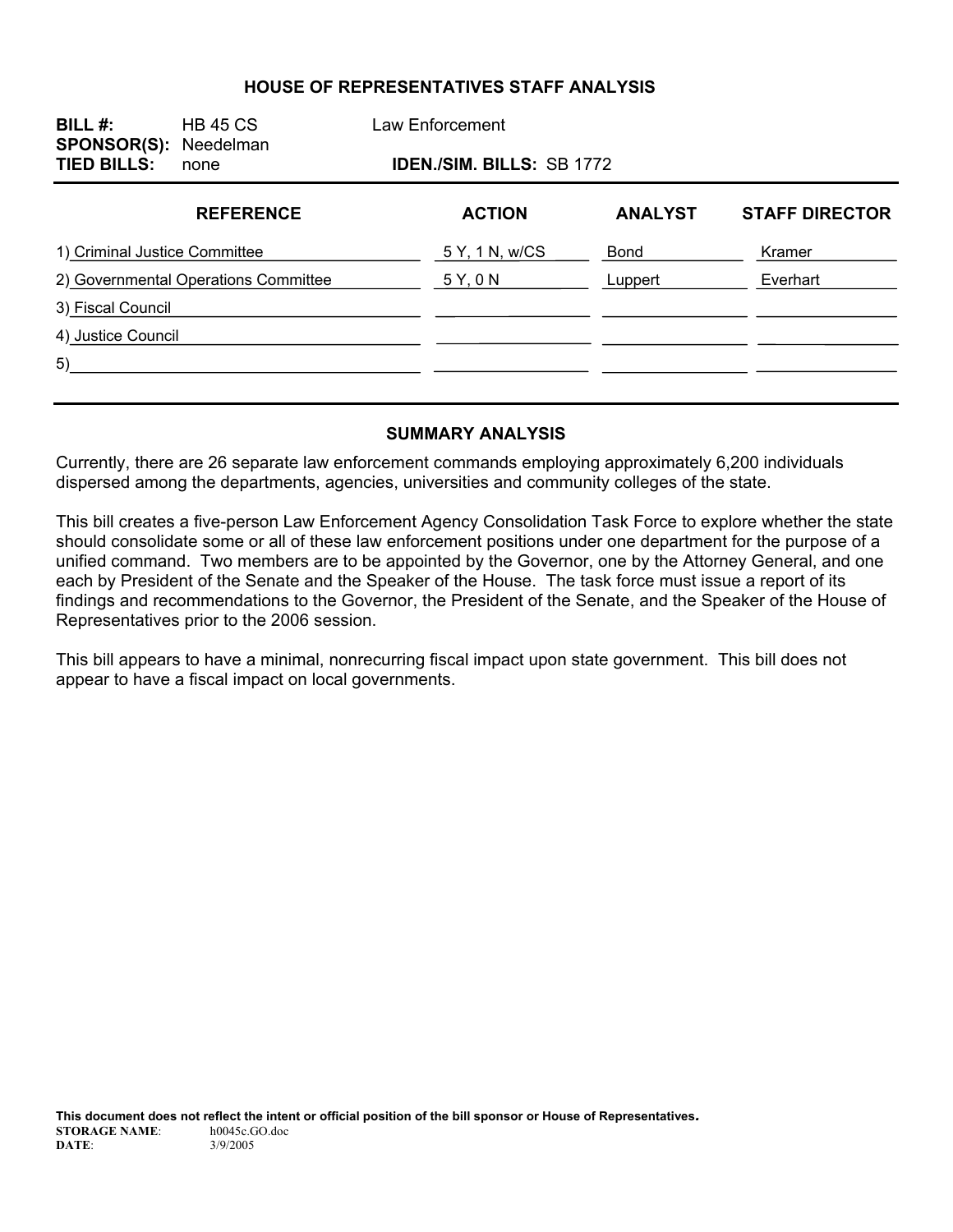## **FULL ANALYSIS**

# **I. SUBSTANTIVE ANALYSIS**

## A. HOUSE PRINCIPLES ANALYSIS:

Provide limited government - This bill may increase the size of government as it creates a task force, although the apparent purpose of the task force is to examine decreasing the size of state government.

#### B. EFFECT OF PROPOSED CHANGES:

#### **Background**

Currently, state law enforcement responsibilities and law enforcement positions are dispersed among the departments, agencies, universities, and community colleges of the state. State agencies with law enforcement units are as follows: $1$ 

| <b>Agency</b>                                                      | Sworn<br><b>Employees</b> | <b>Non-Sworn</b><br><b>Employees</b> | Law<br><b>Enforcement</b><br><b>Managers</b> | <b>Other</b><br><b>Employees</b> |
|--------------------------------------------------------------------|---------------------------|--------------------------------------|----------------------------------------------|----------------------------------|
| Department of Agriculture and<br><b>Consumer Services</b>          | 213                       | 79                                   |                                              |                                  |
| Department of Business and<br><b>Professional Regulation</b>       | 140                       | 1                                    |                                              |                                  |
| Department of Children and<br><b>Families</b>                      | $\overline{2}$            | 38                                   |                                              |                                  |
| Department of Corrections                                          |                           | 6                                    |                                              |                                  |
| Department of Environmental<br>Protection                          | 134                       | $\overline{2}$                       | 3                                            |                                  |
| Department of Financial Services                                   | 188                       | 60                                   | 1                                            |                                  |
| Department of Highway Safety<br>and Motor Vehicles                 | 1,586                     | 286                                  | 14                                           |                                  |
| Department of Juvenile Justice                                     | $\overline{4}$            | 10                                   |                                              |                                  |
| Department of Law Enforcement                                      | 426                       | 197                                  | 2                                            | 1,193                            |
| Department of Legal Affairs                                        | 39                        | 43                                   |                                              |                                  |
| Department of Transportation                                       | 208                       | 10                                   |                                              |                                  |
| <b>Florida Fish and Wildlife</b><br><b>Conservation Commission</b> | 669                       | 69                                   | 17                                           |                                  |
| Florida School for the Deaf and<br>the Blind                       | $\overline{7}$            | 1                                    | 1                                            |                                  |
| <b>TOTALS</b>                                                      | 3,616                     | 802                                  | 41                                           | 1,193                            |

In addition, the 11 state universities have 462 authorized law enforcement positions;<sup>2</sup> and three of the 28 community colleges have law enforcement units, employing a total of 51 sworn police officers. $3$ 

THE TREAD TREAD TREAD TREAD TREAD TREAD TREAD TREAD TREAD TREAD TREAD TREAD TREAD TREAD TREAD TREAD TREAD TREA<br>The December 2, 2003.

<sup>&</sup>lt;sup>2</sup> Information from Division of Colleges and Universities, December 10, 2003.

<sup>&</sup>lt;sup>3</sup> Pensacola Community College has 15 full-time officers, Santa Fe Community College has 20 full-time and 1 part-time officers, and Tallahassee Community College has 12 full-time and 3 part-time officers. Information provided by the Division of Community Colleges, December 3, 2003.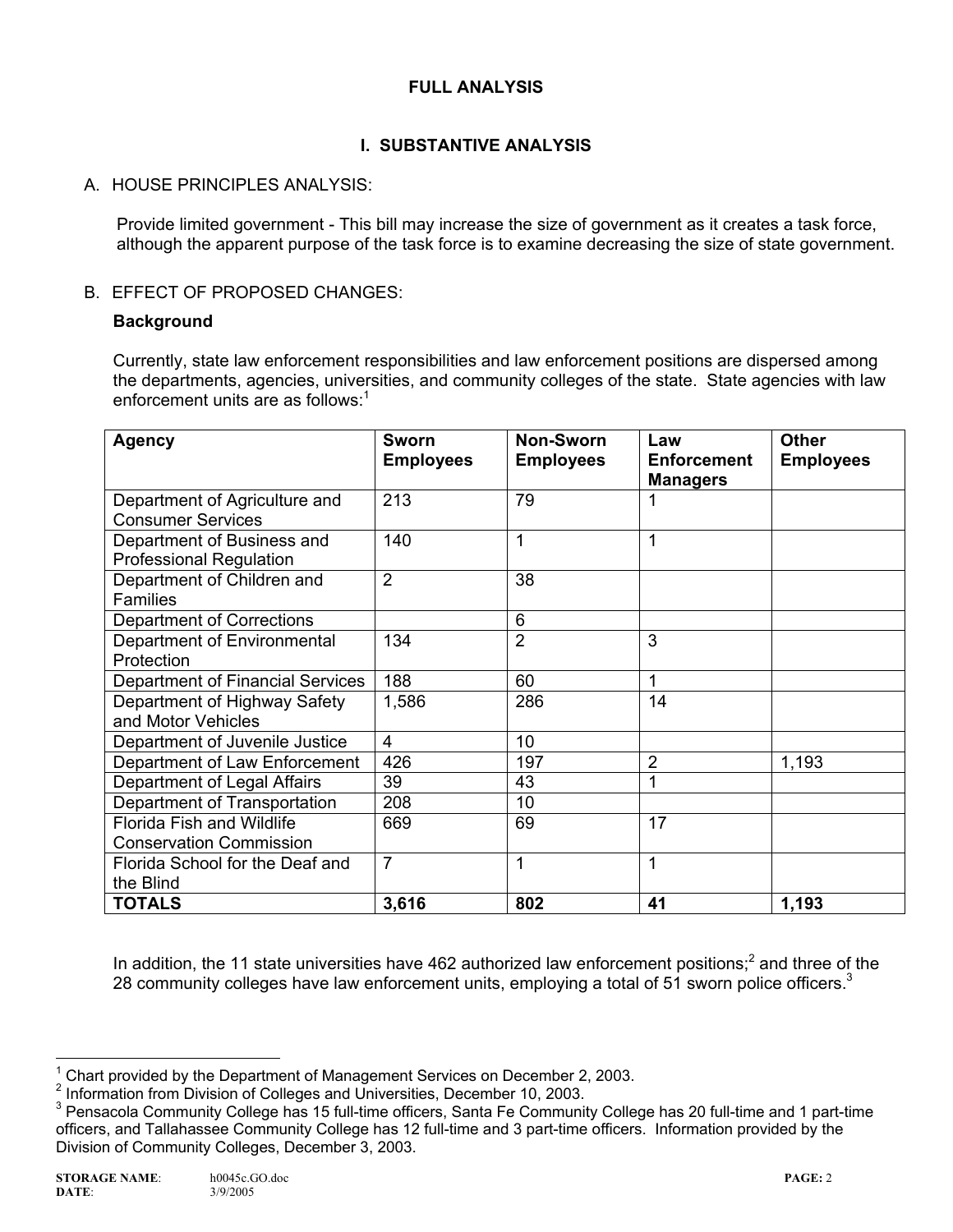## **Effect of Bill**

This bill creates a Law Enforcement Agency Consolidation Task Force charged with investigating the issue of consolidating state law enforcement personnel under a unified command. The task force membership consists of five members:

- Two persons from private industry who have expertise in corporate mergers and law enforcement are to be appointed by the Governor;
- The Attorney General or the Attorney General's designee;
- A member of the Senate appointed by the Senate President; and
- A member of the House of Representatives appointed by the Speaker of the House.

Members are to be selected no later than July 10, 2005. The task force is to meet for the first time no later than July 15, 2005, at which time the task force will appoint its chair from its members.

Three members constitute a quorum. The task force is subject to public record requirements found in chapter 119, F.S., and public meeting requirements found in s. 286.011, F.S. The public in attendance at a meeting must be given an opportunity to participate in the meeting. The Executive Office of the Governor is required to provide timely notice of the time and place of task force meetings to those persons requesting notice. The task force members do not receive compensation for their membership on the task force, but receive reimbursement for per diem and travel expenses in accordance with s. 112.061, F.S.

The task force is to investigate and report to the Legislature on the effect of consolidating state law enforcement personnel under a unified command. Its initial report is due no later than 45 days prior to the first day of the 2006 regular legislative session.<sup>4</sup> Its final report is due no later than 30 days prior to the first day of the 2006 regular legislative session.<sup>5</sup>

In these reports, the task force must:

- Identify all law enforcement functions and duties of personnel positions that exist in each state agency;
- Identify all statutory provisions assigning law enforcement duties to state agencies;
- Identify the options considered by the task force for consolidation of law enforcement functions, duties, and personnel, and identify the costs for consolidation under each option;
- Determine whether consolidation of all law enforcement functions, law enforcement personnel, or both, would prove more effective and efficient than the current distribution of law enforcement activities and sworn personnel. This determination must include a cost analysis and comparison; and
- If the determination is made that consolidation is more effective and efficient than the current distribution of law enforcement activities and sworn personnel, recommend proposed legislation based upon the recommended best option for consolidating any law enforcement functions, law enforcement personnel, or both. This recommendation must include provision for any necessary restructuring of state agencies as a result of the recommended reorganization.

Agencies are to cooperate with the task force in the performance of its duties. Each agency that has law enforcement functions or sworn law enforcement personnel are specifically required to produce a report no later than August 1, 2005 that provides the authority the agency relies upon for the performance of the responsibilities or the employment of sworn personnel.

ــ<br>4 Saturday, January 21, 2006.

<sup>5</sup> Sunday, February 5, 2006.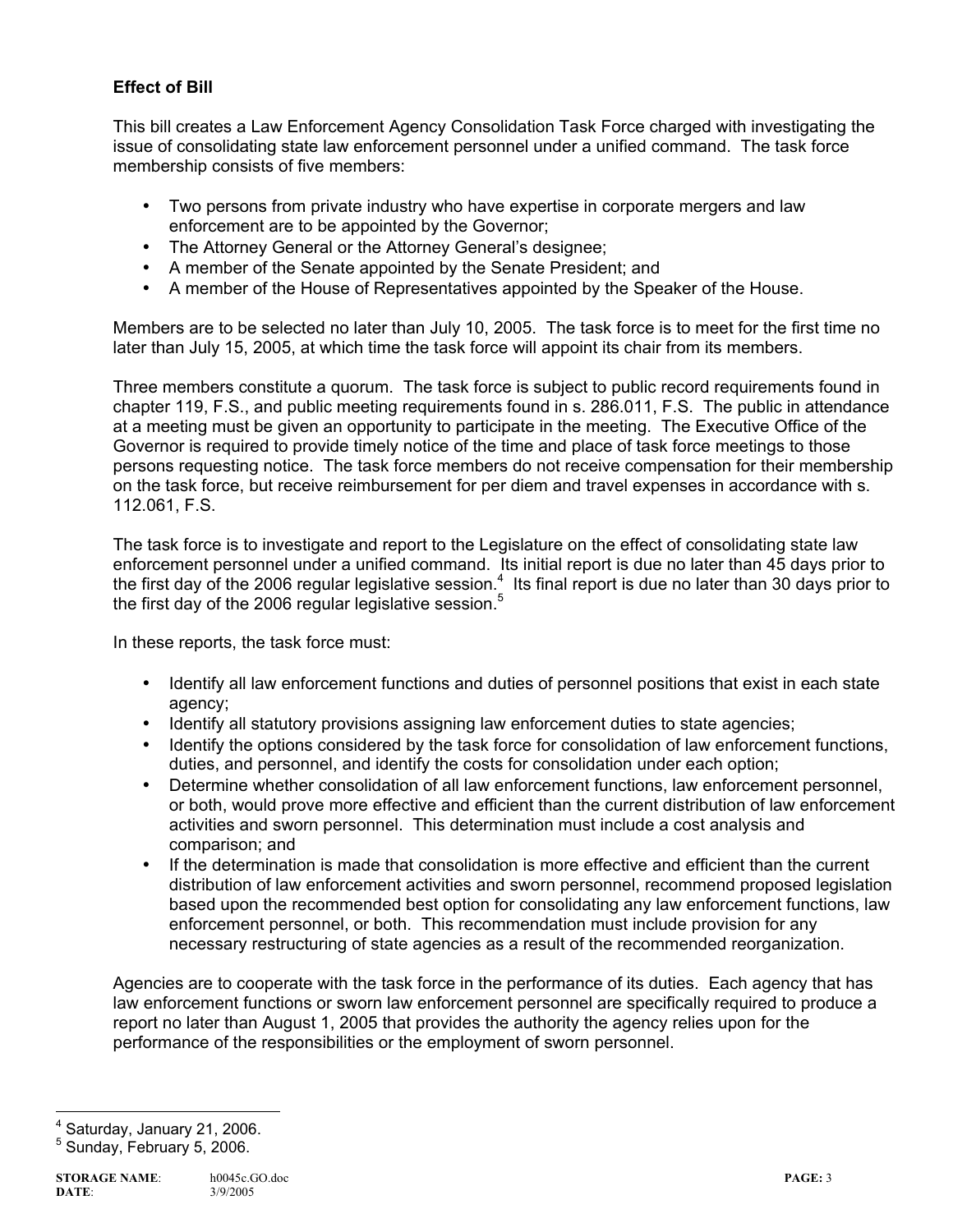The bill takes effect upon becoming law. The task force will be abolished by its own terms on July 1, 2006.

C. SECTION DIRECTORY:

Section 1. Creates the task force and specifies its duties.

Section 2. Provides an effective date of "upon becoming law."

#### **II. FISCAL ANALYSIS & ECONOMIC IMPACT STATEMENT**

#### A. FISCAL IMPACT ON STATE GOVERNMENT:

1. Revenues:

None.

2. Expenditures:

Task force members will not receive any salary, but must be reimbursed for travel and per diem. Members will be required to meet, and thus will incur travel and per diem costs. The bill does not specify who pays for travel and per diem expenses; thus, such expenses will be the responsibility of the agency appointing such persons to the task force.

House staff estimates a non-recurring, fiscal impact of approximately \$18,000 to the state General Revenue Fund. This estimate assumes costs of \$16,000 for travel and per diem, or \$500 per person per meeting. [Five panel members and three support staff, for four meetings.] Publication and other staff support costs are estimated at \$2,000.

- B. FISCAL IMPACT ON LOCAL GOVERNMENTS:
	- 1. Revenues:

None.

2. Expenditures:

None.

C. DIRECT ECONOMIC IMPACT ON PRIVATE SECTOR:

None.

D. FISCAL COMMENTS:

None.

#### **III. COMMENTS**

- A. CONSTITUTIONAL ISSUES:
	- 1. Applicability of Municipality/County Mandates Provision:

This bill does not require counties or municipalities to spend funds or to take an action requiring the expenditure of funds. This bill does not reduce the percentage of a state tax shared with counties or municipalities. This bill does not reduce the authority that municipalities have to raise revenue.